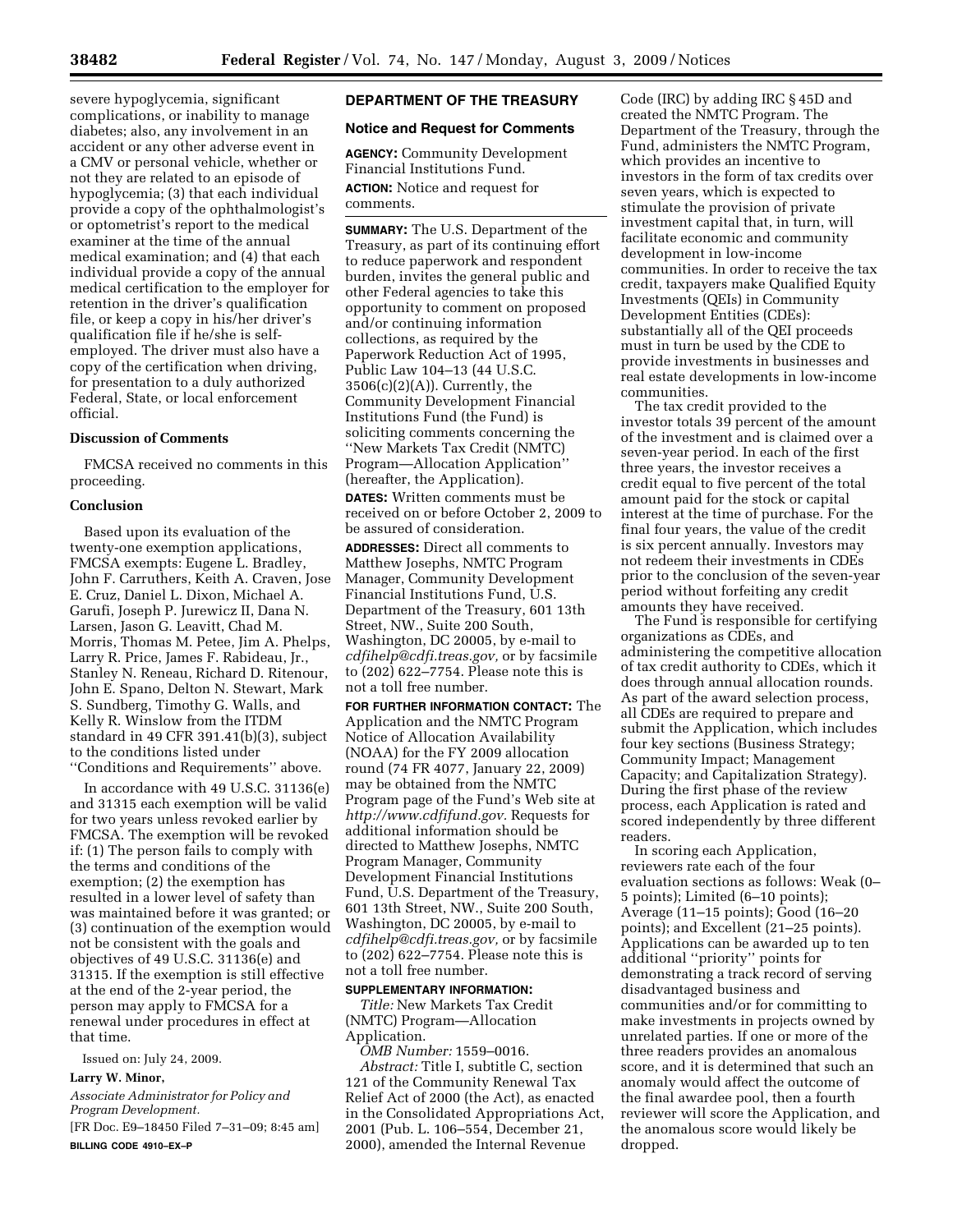Once all of the scores have been finalized, including anomaly score adjustments, those Applications that meet minimum aggregate scoring thresholds in each of the four major review sections (as well as a minimum overall scoring threshold) are eligible to be considered for an allocation. They are reviewed by an internal Fund panel, with a Lead Panelist making an award recommendation to a Panel Manager, and the Panel Manager making an award recommendation to the Selecting Official. If the Selecting Official's award recommendation varies significantly from the recommendation of the Panel Manager, then a Reviewing Official makes the final award determination. Awards are made, in descending order of the final rank score, until the available allocation authority for a given round is fully expended.

*Current Actions:* Preparing for the upcoming FY 2010 NMTC Program allocation round.

*Type of Review:* Extension.

*Affected Public:* CDEs seeking NMTC Program allocation authority.

*Estimated Number of Respondents:*  249.

*Estimated Annual Time per Respondent:* 200 hours.

*Estimated Total Annual Burden Hours:* 49,800 hours.

*Requests for Comments:* Comments submitted in response to this notice will be summarized and/or included in the request for Office of Management and Budget approval. All comments will become a matter of public record and may be published on the Fund Web site at *http://www.cdfifund.gov. Comments are invited on:* (a) Whether the collection of information is necessary for the proper performance of the functions of the agency, including whether the information shall have practical utility; (b) the accuracy of the agency's estimate of the burden of the collection of information; (c) ways to enhance the quality, utility, and clarity of the information to be collected; (d) ways to minimize the burden of the collection of information on respondents, including through the use of technology; and (e) estimates of capital or start-up costs and costs of operation, maintenance, and purchase of services required to provide information.

*The Fund specifically requests comments concerning the Application, Application review process, and the following questions:* 

1. Is the information that is currently collected by the Application necessary and appropriate for the Fund to consider for the purpose of making award decisions? Please consider each

question and table in the Application. Are there questions or tables that are redundant and/or unnecessary? Should additional questions or tables be added to ensure collection of more relevant information?

2. Are the thresholds contained in Question 17 of the Application appropriate, given current economic conditions? If not, what should the criteria include? Should the Fund provide a range of flexible product commitments based on a discount of interest rates below market as defined by basis point reductions (or other product flexibilities) or continue to present commitment options in percentage terms?

3. A CDE is entitled to earn five ''priority points'' for committing to invest substantially all of its QEI proceeds in businesses in which persons unrelated to the CDE hold the majority equity interest (within the meaning of I.R.C. section 267(b) or 707(b)(1)). With respect to the timing of this test, the CDFI Fund has determined that it is to be applied after the initial investment is made, and for the life of the seven-year compliance period (though an exception is permitted if events unforeseen at the time of the initial investment cause the CDE to have to subsequently take a controlling interest in the business). Is it appropriate that this test is applied after the investment is made, or should the CDFI consider applying this test before the investment is made? If the test is to be applied before the investment is made, then how should the Fund treat circumstances whereby the receipt of the QEI and the investment in the business is essentially a simultaneous transaction, particularly when the CDE may not have any owners identified prior to the QEI closing?

4. The Application currently collects outcome information on the applicant's historic community impacts and projected economic development impacts in Table C1 and Table C2, respectively, and collects information on projected community development impacts in Question 30. Are there changes that should be made in the way projected economic development is currently measured? Are there other outcomes/impacts for which the Fund should be collecting information to ensure effective use of the NMTC? Should the Fund have a greater focus on community development outcomes/ impacts? Alternatively, should the Fund focus exclusively on economic development outcomes/impacts?

5. Do Question 56 and Table F1 of the Application capture all sources of compensation and profits that the

applicant and its affiliates receive in connection with NMTC transactions? How can collection of this information be improved? How should the Fund use this information? For example, should the Fund make the applicant's stated fees a specific condition of the Allocation Agreement, and should the Fund set limits on fees in the Allocation Agreement?

6. In any given Application round, the Fund requires applicants that have received awards in previous rounds to demonstrate that they have been able to raise minimum threshold amounts of QEIs from their prior awards (see the 2009 NOAA for the current minimum threshold requirements). Are these current minimum threshold requirements sufficient? Should the Fund consider using different measurements, such as the amount of QEIs that have been deployed as investments in low-income communities?

7. The Fund generally caps award amounts to any one organization in a given round. In the 2009 Application round, this cap was set at \$125 million. Is this an appropriate amount? Should the Fund consider raising the cap significantly (*e.g.,* to \$250 million), and prohibit a CDE that receives such a large allocation award from applying again for an established period of time?

8. In April 2009, the Government Accountability Office released a report titled: ''New Markets Tax Credit: Minority Entities Are Less Successful in Obtaining Awards than Non-Minority Entities'' (GAO–09–536). Are there actions that the Fund should take in order to increase the number of minority CDE applicants and allocatees?

9. Are there changes that can be made to the application process or elsewhere, that will increase the amount of Qualified Low-Income Community Investments that support activities that have not traditionally received large scale financing from NMTC investment proceeds (*e.g.,* loans and investments for small business operations; loans to and investments in other CDEs, including CDFIs; purchase of loans from other CDEs; etc.)?

10. Currently, the Fund uses economic distress factors from the most recent decennial census to qualify eligible census tracts and to verify, when applicable, that awardees are serving ''severely'' distressed communities. Are there other public sources of data on economic indicators (*e.g.,* American Community Survey three- and five-year estimates for poverty rate, area median income, and unemployment rate) that are updated